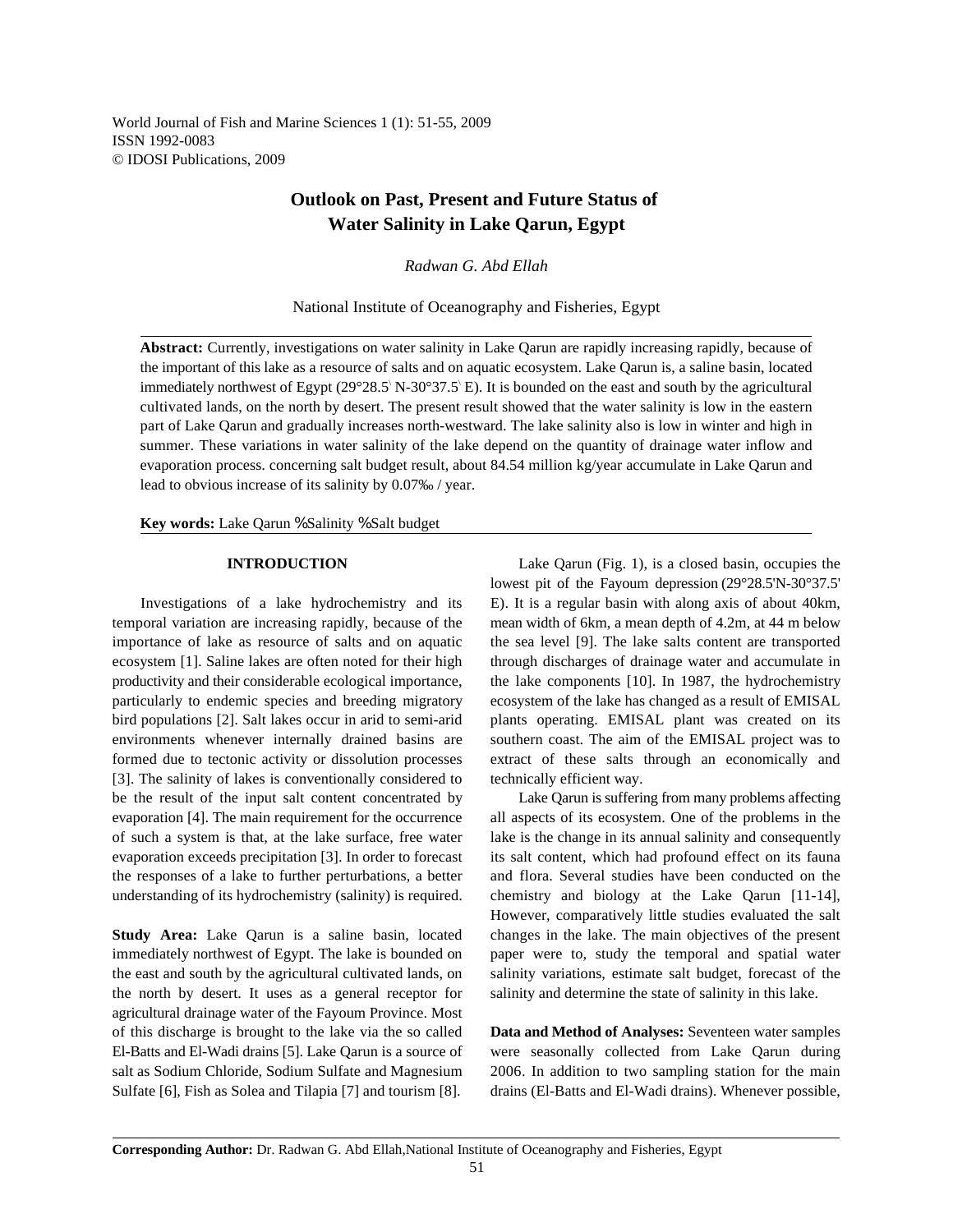

Fig. 1: Egypt and Lake Qarun map

salinity samples from the ground water were randomly **DISCUSSION** taken from the vicinity of the lake. The total dissolved solids were measured by filtration of sample through The seasonal spatial variations in water salinity of Millipore filter (0.45µ pore diameter) in an oven at 105°C Lake Qarun are obvious. The water salinity is low in the for 24 hour [15]. eastern part of the lake and gradually increased north-

lake was established by the variation of salt mass in lake drainage water via El-Batts Drain at east and the absence result of salt accumulation from inlet minus salt outlet of water sources from northern side [16]. Also, the lake [1-2]. Concerning to the results of the hydrological budget salinity is low in winter and high in summer. These of Lake Qarun [9], the salt budget of Lake Qarun is seasonally variations in water salinity of a lake depend on expressed by: the quantity of drainage water inflow and evaporation

$$
S_{I} + S_{G} - S_{P} = S_{Q}
$$
 (1)

Where,  $S<sub>1</sub>$  is the dissolved salts input by the main drains discharge to the lake,  $S_G$  is the dissolved salts input variations in water salinity over the past century were through ground water,  $S_P$  is the salt outflow by water obvious (Fig. 4) and can be divided into two periods. First pumping to EMISAL ponds and  $S<sub>Q</sub>$  is the change in salt before the year 1987, whereas, the fluctuated Lake salinity content of the lake. was obtaining (13.3 to 34.48‰) [21-22]. Second from the

salinity in Lake Qarun are shown in Fig. 2. The change in are inaccurate, due to the difference in methods of water salinity is obvious. The lake salinity range from analyses and also the sampling collection (number of 29.2-35.4‰ in winter, 27.1-36.2‰ in spring, 29.3-38.0‰in samples and their locations). Therefore the salt budget is summer and 29.7-35.4‰ in autumn. considered to be the accurate method for determine the

Concerning the salt budget (Fig. 3), the input via the annually water salinity variation in the lake. main drains (salinity of 1.0 ‰) is 419.56 million kg/ year According to the salt budget of the lake, the output and the ground water (salinity of 1.02‰) is 70.36 million part of the salt budget comprises turned out to be less kg/year. The output part of the salt budget comprises the than the input by 84.54 million kg/year. This surplus part volume of flow from the Lake to EMISAL plant (salinity of accumulates in the lake and lead to increase of its 34.5‰), which is 405.38 million kg/year. salinity by0.07‰/year. The increasing of water salinity

Mathematical framework for the salt budget in the westward. This result is due to discharging of the process [4, 10, 16-20].

> The storing of agricultural drainage water in the lake climate conditions (evaporation) of the area [3]. The **RESULTS** water salinity is somewhat fixed and becomes around lead to increases of its salinity by time depending on the year 1988 till now, after EMISAL plant is operating, the 34.5‰.

The spatial and seasonal variations of the water The above annually variations in Lake Qarun salinity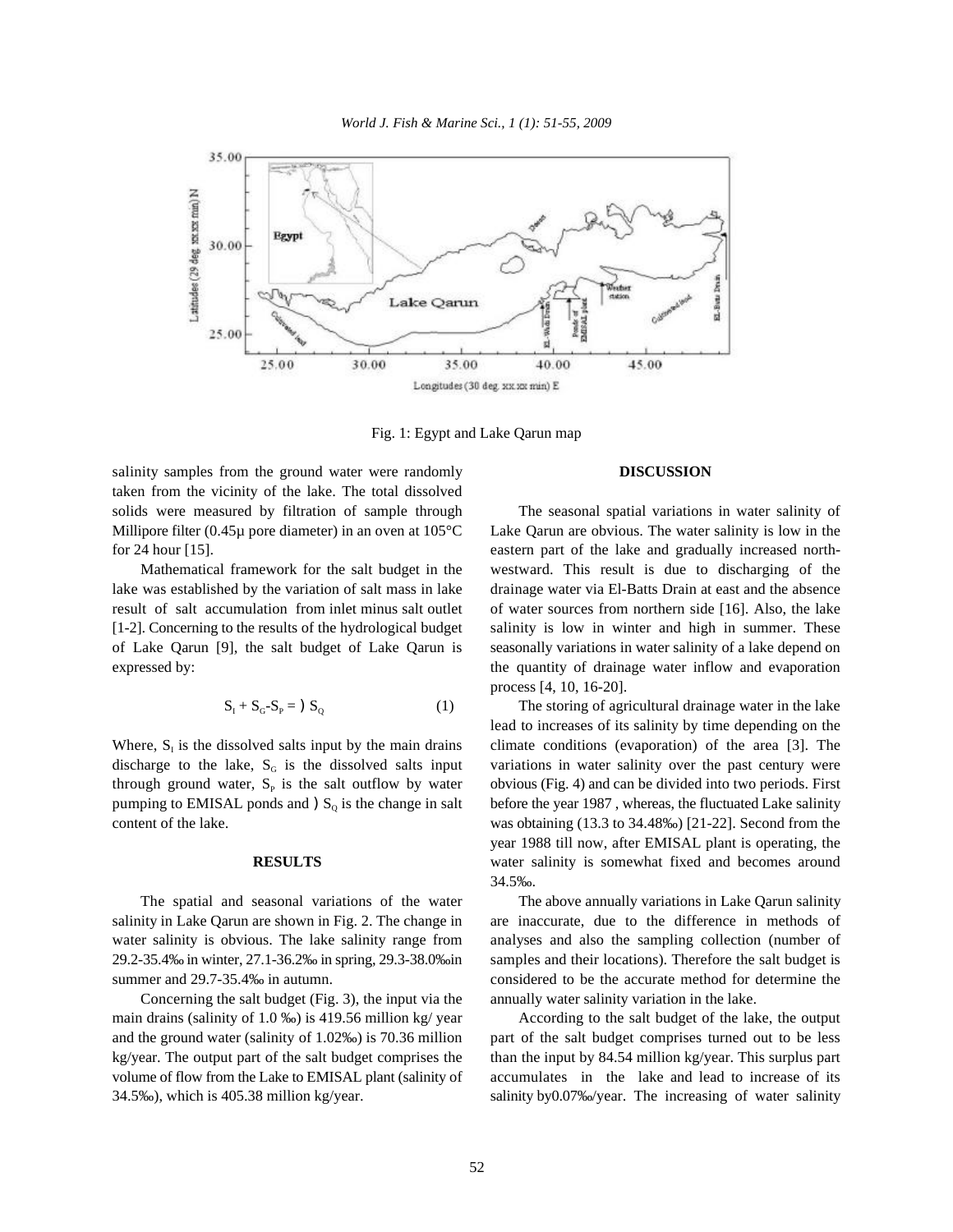*World J. Fish & Marine Sci., 1 (1): 51-55, 2009*



Fig. 2: The spatial variation of the water salinity in Lake Qarun



Fig. 3: The components of the salt budget in Lake Qarun

 $S_1$  is the dissolved salts input by the main drains,  $S_G$  is the dissolved salts input through ground water,  $S_P$  is the salt outflow by water pumping to EMISAL ponds and  $?S_Q$  is the change in salt content of the Lake



Fig. 4: The mean annually water salinity in Lake Qarun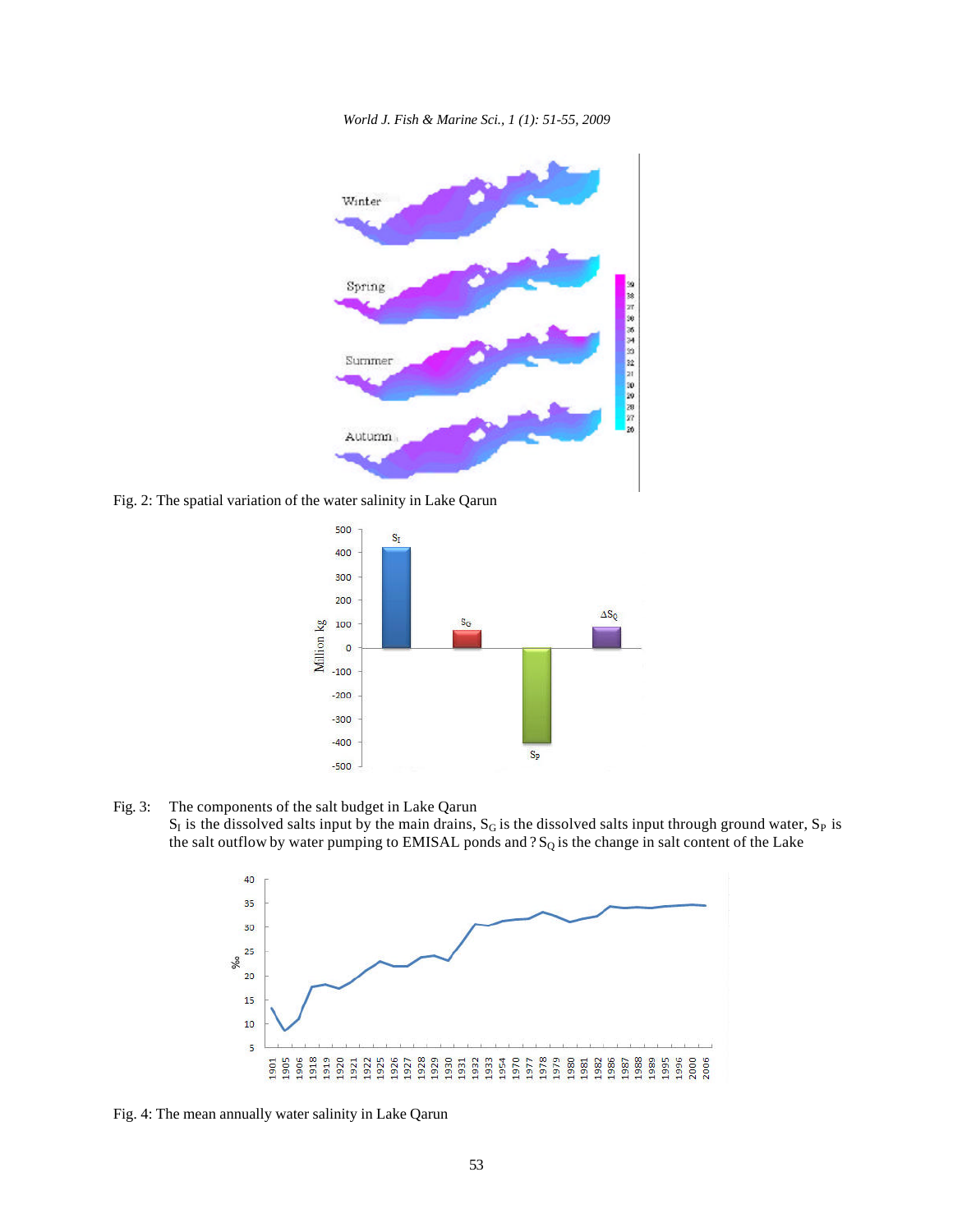



Fig. 5: The forecasted water salinity in Lake Qarun

other previous studies [5, 8, 10, 12, 16], but the ratios irrigation system. Therefore the extracted salts from the imply changes; 0.35‰/year [21] and 0.33‰/year [22]. This lake in the present time are considerably the only key for change in the variation ratio can be, attributed to extract stability of the lake salinity. This conception may be dissolved salts from the lake to EMISAL Plant.  $\blacksquare$  achieved by extension in EMISAL plant or to crate at new

forecast the future evaluation the lake, the salinity should northern side of the lake. considerably increase. Recently pumped water from the It could be concluded that, Economically, Lake Lake to EMISAL plant has helped to reduce the amount Qarun is important as a source of salts, minerals, of water salinity in the lake somewhat, but the problem of fish and biochemical products. The lake salinity is variation still exists. The third purpose is to demonstrate balance between inputs and outputs. Since all inflows the use of the salt budget result to predict the long term contain significant concentrations of salts and influence of future policies on the lake salinity. The salt evaporating water none, salts accumulate in the lake content and average salinity which are expected in future itself. The variation in dissolved solids concentration may be calculated on the assumptions that: threatens the lake ecosystem and the fish that

- 
- 
- $\mathcal{C}$  The annual ground water provide of 70.36 million kg. Qarun ecosystem.
- C The annual extracted salt by the EMISAL plant is of 405.38 million kg. **ACKNOWLEDGMENT**

Qarun, which is forecasted in the period from 2006-2066. of National Institute of Oceanography and Fisheries The present result is absolutely lower than the result of "Survey and ecological studies of Qarun and Wadi [21-22]. El-Rayan Lakes". I wish to express my thanks to Engineer

state concentration, thus, the total annual inputs is taken help. to be equal to the outputs. For another meaning the flux of salts into the lake via main drains and ground water **REFERENCES** must be equal to salts out the Lake by pumping to EMISAL plant. In reality, the control by increasing or 1. Chikita, K.A., M. Nishi and K. Hamahara, 2004. side, the control in water discharge via the main drains is Hydrol., 291: 91-114.

in Lake Qarun is obvious in the present study and in all also very difficult, that must be change in all Fayoum Looking forward and using of the current result to salt extraction plant, especially in the western and

C Lake Qarun water storage appears relatively stable. future water salinity is considered as a crucial tool for C The annual salts discharge via the main drains is studying aquatic ecosystems and finally of the taken as 419.56 million kg. understanding of chronological changes in the Lake depend on this ecosystem. Study of past, present and

Figure 5 shows averages of water salinity in Lake The present study was done in the framework of plan Assuming the salinity in the lake is indeed at steady- A. El-kordy and EMISAL Staff members for care and kind

decreasing in the two items; salt gain through the ground Hydrological and chemical budget in a Volcanic water to the lake to be practically impossible. On the other Caldera lake: Lake Kusshara, Hokkaido, Japan. J.